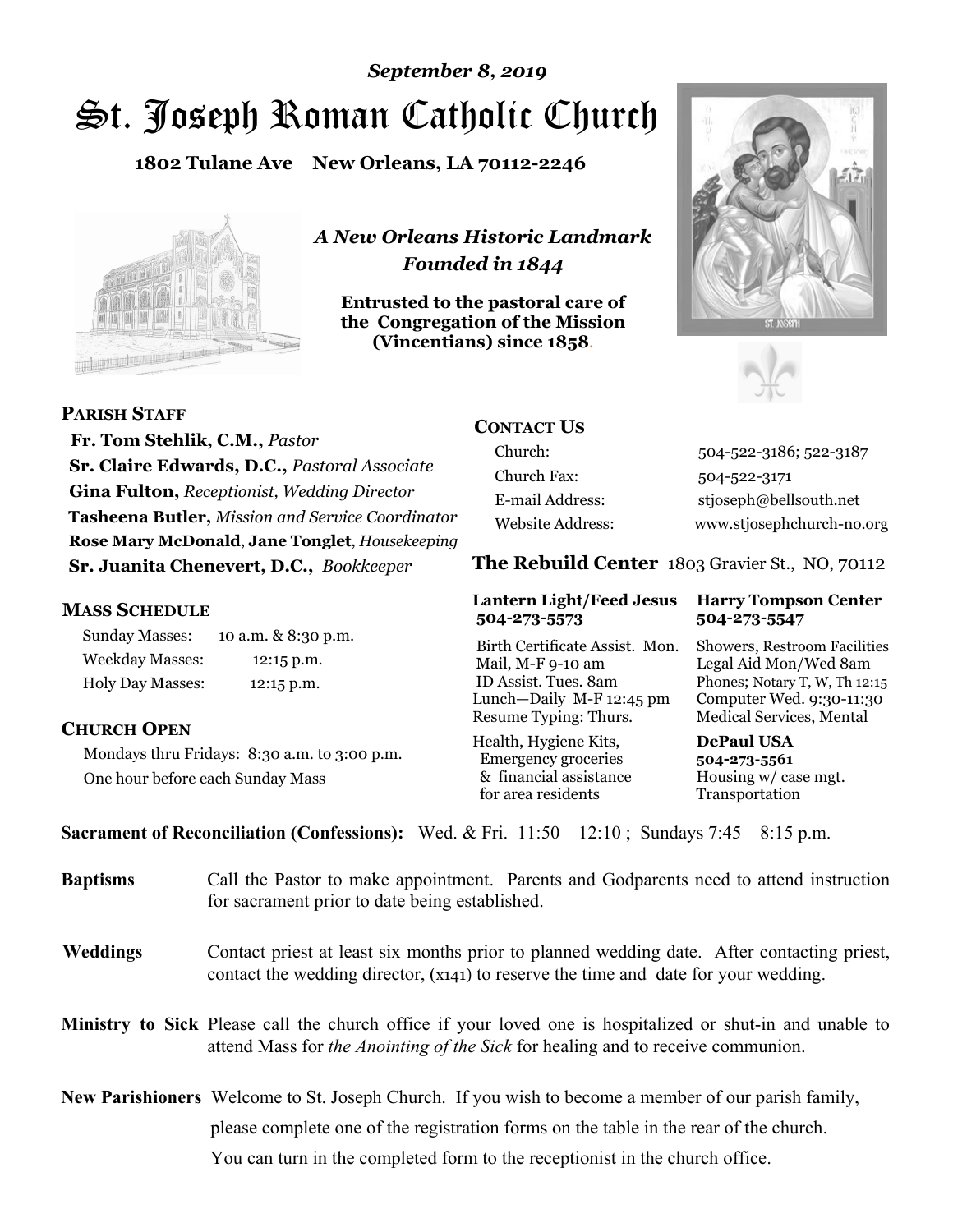# **Twenty-third Sunday in Ordinary Time September 8, 2019**



**10:00 am Clarence Schlamp +; Rudy Miller, CM +; Austin & Matthew D'Alfonso; Allen Finch; 8:30 pm** *St. Joseph Parishioners and Benefactors* **Shirley Carlone +** 

| Monday, September 9, 2019—St. Peter Claver<br>12:15 p.m. Phylis Chauvin; Carolyn L. Joseph | <b>READINGS FOR THE WEEK</b><br>Sept. 8, One in Faith #1103<br>Sunday,                    |
|--------------------------------------------------------------------------------------------|-------------------------------------------------------------------------------------------|
| Tuesday, September 10, 2019—<br>12:15 p.m. Ainsley D'Alfonso                               | Monday: Col 1:24 - 2:3; Ps 62:6-9; Lk 6:6-11                                              |
| Wednesday, September 11, 2019—                                                             | Tuesday: Col 2:6-15; Ps 145:1-11; Lk 6:12-19<br>Wed.: Col 3:1-11; Ps 145:2-13; Lk 6:20-26 |
| 12:15 p.m. Aubrey and Collin Ganus                                                         | Thursday: Col 3:12-17; Ps 150:1-6; Lk 6:27-38                                             |
| Thursday, September 12, 2019—Holy Name of Mary                                             | Friday: 1 Tm 1:1-14; Ps 16:1-11; Lk 6:39-42                                               |
| 12:15 p.m. Dan, Annette, John Rein                                                         | Saturday.: Nm 21:4-9; Ps 78:1-38; Jn 3:13-17                                              |
| Friday, September 13, 2019—St. John Chrysostom<br>$12:15p.m.$ Madeline von Almen +         | Sunday: Ex 32:7-11, 13-14; Ps 51:3-19;<br>1 Tm 1:12-17; Lk 15:1-32                        |

#### **YOUR PRAYERS ARE ASKED FOR THE FOLLOWING PARISHIONERS , WHO ARE IN NEED OF HEALING:**

 Dorothy Alexander, Anthony Blaise, Clarke Bordelon, Lawrence & Mamie Brown, Cheryl Butler, Angelle Campbell; John Caron, John & Kathleen Gebbia, Sylvia Daily-Powell, Joseph Delay, Bernardine Dupre, Terry Eggleston, Linda Elwood, Heather Faircloth, Frances Fiegler, Darrell & Ramona Ford, Donald Frazier, Mark Eiserloh, Shirley Gaither, Roselyn Hansen, Sarah Hollier-Watkins, Marvin Johnston, Jim Karam, Bill Kroetz, Ken Kussman, Nowell Lacking, Landy Lanza, James Leung, Andrew Marino, Sara Marino, Priscilla Martin, Karen McCoy, Hazel McMiller, Donna Moore, Susan Orkus; Tina Roderfeld, Irelia Robinson; Bernie Saul; Pippy Sanders, Anita Schexnayder; Louise Sonnier, Mel & Gaspar Schiro; Theard Simms, Fr. Tom Stehlik, CM, Malcolm Taylor, Jane Tonglet, Fritz & George Tripkovich, Georgiana Prevost, Marion Vaughn, Juanita Ware, Cathleen Ward, Warren Webster, Helen Wilson, Mary Willis, Lynn Williams,Charlie & JoAnn Slocum.

#### **SANCTUARY CANDLE AND MASS INTENTIONS**

 The Sanctuary Candle is burning this week to pray for the eternal rest of **Mr & Mrs Andy Alexander .** To reserve a date to burn the Sancruary Candle in memory of someone or for a special intention, please call the church office (522-3186). The Sanctuary Candle offering is \$15 for one week. The offering for Mass intentions is \$5.00 per Mass.

The Archdiocese of New Orleans will offer a workshop for persons seeking an annulment in the Catholic Church or responding to an annulment. The workshop will be held in the St. Benilde Teen Center in Metairie on five Tuesdays, September 17 thru October 15, 2019. Hours are 7:30 PM – 9:00 PM. The materials for the series cost \$25.00. To register : https://nolacatholicfla.regfox.com/annulment-writing-workshop. Info: Cathy, 504-861-6243.

# **The Great Spiritual Traditions of Prayer Trappist TRADITION**



**Separation from the World:** Obviously cloistered enclosure is a defining element. Contemplatives separate themselves from the world to create a physical and spiritual sacred space in which we may be free to listen, encounter and grow in God. **Simplicity**: This is also a rejection of all that is extravagant or superfluous, not only in diet, sleep, clothing, furnishing, but even in matters of liturgy and personal prayer. De-

siring an uncomplicated relationship with the God of simplicity, by the most direct means possible. **Liturgy:** Mass in the center of our life and day, from which the Divine Office, the official prayers of the Church, radiate and return. This continual coming home to God through the hours of day and night in communal sung prayer provides the framework of our life and a continuous hymn of praise to the Glory of God. **Brotherhood**: Trappists are a family, a brotherhood supporting and serving one another on our mutual journey toward eternal life. **Zeal for Souls**: Mindful that our life is a participation in and cooperation with the Redemptive mission of Christ, Trappists believe with certainty that Jesus draws great graces from our cooperation and uses these graces for the conversion of perishing souls and the good of the Kingdom. **Devotion to the Sacred Humanity of Jesus and to the Blessed Virgin Mary:** We cultivate a tender and personal friendship with the Lord Jesus. Only in this intimate friendship will the brothers be happy to preserve us in a life that is ordinary, obscure and laborious. Our Blessed Mother is an ever present guide who leads us ever more deeply into this intimate relationship with Her Son. **Contemplative Prayer** Monastic life is a an apostolate whose total dedication is toward Heaven and the grace the community brings to the world. This is where all the pillars coverage and lead to.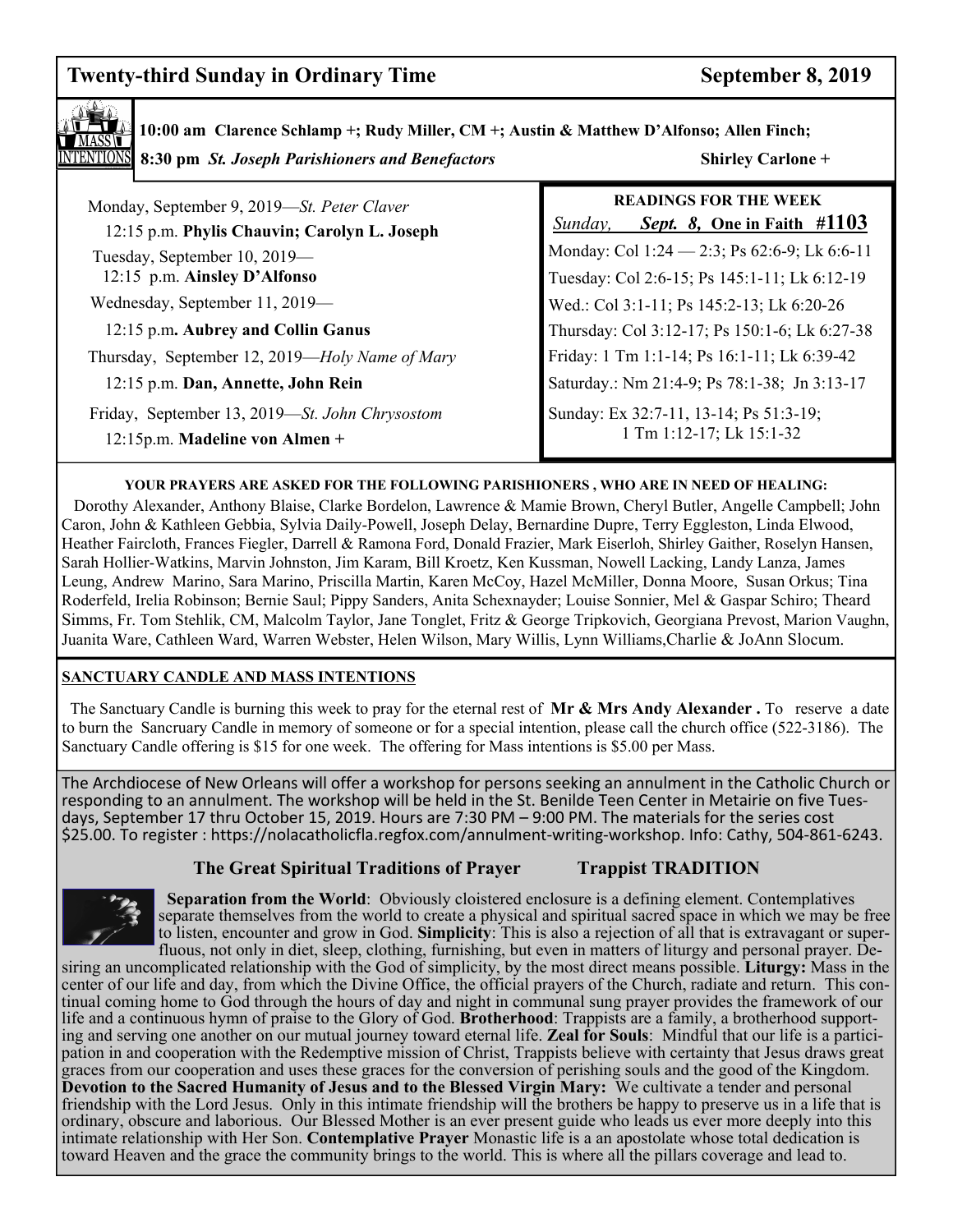Fill us with your kindness, that we may shout for joy and gladness all our days. *— Psalm 90:14*

| <b>PARISH CALENDAR</b>                                                | <b>TREASURE &amp; STEWARDSHIP</b>                           |
|-----------------------------------------------------------------------|-------------------------------------------------------------|
| 19 Sept. Thursday RCIA Rite of Christian Initiation of Adults 6:30 pm |                                                             |
| 8/22 Aug. Sunday Children's Liturgy of the Word (10 am/ 8:30 pm)      | Capital Campaign 2,600.00<br>Thank you for your generosity! |

**RCIA-Christian Initiation of Adults**– Sessions beginning in August for Adults 17+ who have not been baptized or received the sacraments of Initiation in the Catholic Church (Baptism, Eucharist, Confirmation) This is a beautiful journey for people who have been away from the church, or are interested in studying or entering the church. Please speak with Fr. Tom, Tasheena Butler, or St. Clare Edwards if you are interested or call parish office for more information.

The Beginning Experience Weekend on September 27-29, 2019, is a wonderful healing experience for those suffering a **loss of a spouse either through death or separation/divorce.** The weekend will take place at Rosaryville Spirit Life Center in Ponchatoula, Louisiana. Those who have attended this weekend attest to the new hope they have received and the powerful safe and loving environment they found in the experience. Under the sponsorship of the Archdiocese of New Orleans, Office of Marriage and Family Life, this international program has helped thousands navigate the road through grief. Call, text or email Renell (985) 290-7348 renelld1@yahoo.com for more information.



# **Pope Francis'** *September* **Intention**

That politicians, scientists and economists work together to protect the world's seas and oceans.

*Emma Elizabeth* 

**Congratulations!** 

Ξ

 to *Olive Jean &* 



# **TODAY'S READINGS**

**First Reading** — You sent your holy spirit from on high and thus were the paths of those on earth made straight (Wisdom 9:13-18).

**Psalm** — In every age, O Lord, you have been our refuge (Psalm 90).

**Second Reading** — Paul asks Philemon to accept back his slave Onesimus as a brother (Philemon 9-10, 12-17).

**Gospel** — Which of you wishing to construct a tower does not first sit down and calculate the cost to see if there is enough for its completion? (Luke 14:25-33)

## **POST-SUMMER CHALLENGES**

 With any luck, summer delights will continue a while past last weekend's Labor Day. Truth is, for some of us, this year's Labor Day came way too early. With many schools back in session for a while already, mealtimes and driving schedules needed readjustment to coordinate youth activities with adult commitments. Some religious education and parish programs resumed, too. No surprise, then, that this weekend's scriptures sound a little like post-summer challenges. For instance, Wisdom reminds us that believers in God can never be content with "timid deliberations" and "unsure plans." Paul challenges longtime friend and follower Philemon to "let the good you do be voluntary." Jesus instructs "great crowds" traveling with him including us—on three things necessary for all true disciples to accomplish. On this early autumn weekend, our scriptures describe disciples' lifelong labors.

#### **CHARTER FOR THE PROTECTION OF CHILDREN AND YOUNG PEOPLE**

In response to the Charter for the Protection of Children and Young People from the United States Conference of Catholic Bishops, the Archdiocese of New Orleans continues to make the Hot Line available for anyone who has been hurt or sexually abused by anyone who works for the Church. The Hot Line continues to be available; the number is (504) 522-5019. In continuing our commitment to support and to heal, we invite and encourage individuals who have been hurt or sexually abused recently or in the past by clergy, religious or other employees of the Archdiocese to call our Hot Line and your message will be received confidentially by a mental health professional. Anyone can make a direct call during regular business hours to the Victims' Assistance Coordinator at (504) 861-6253.